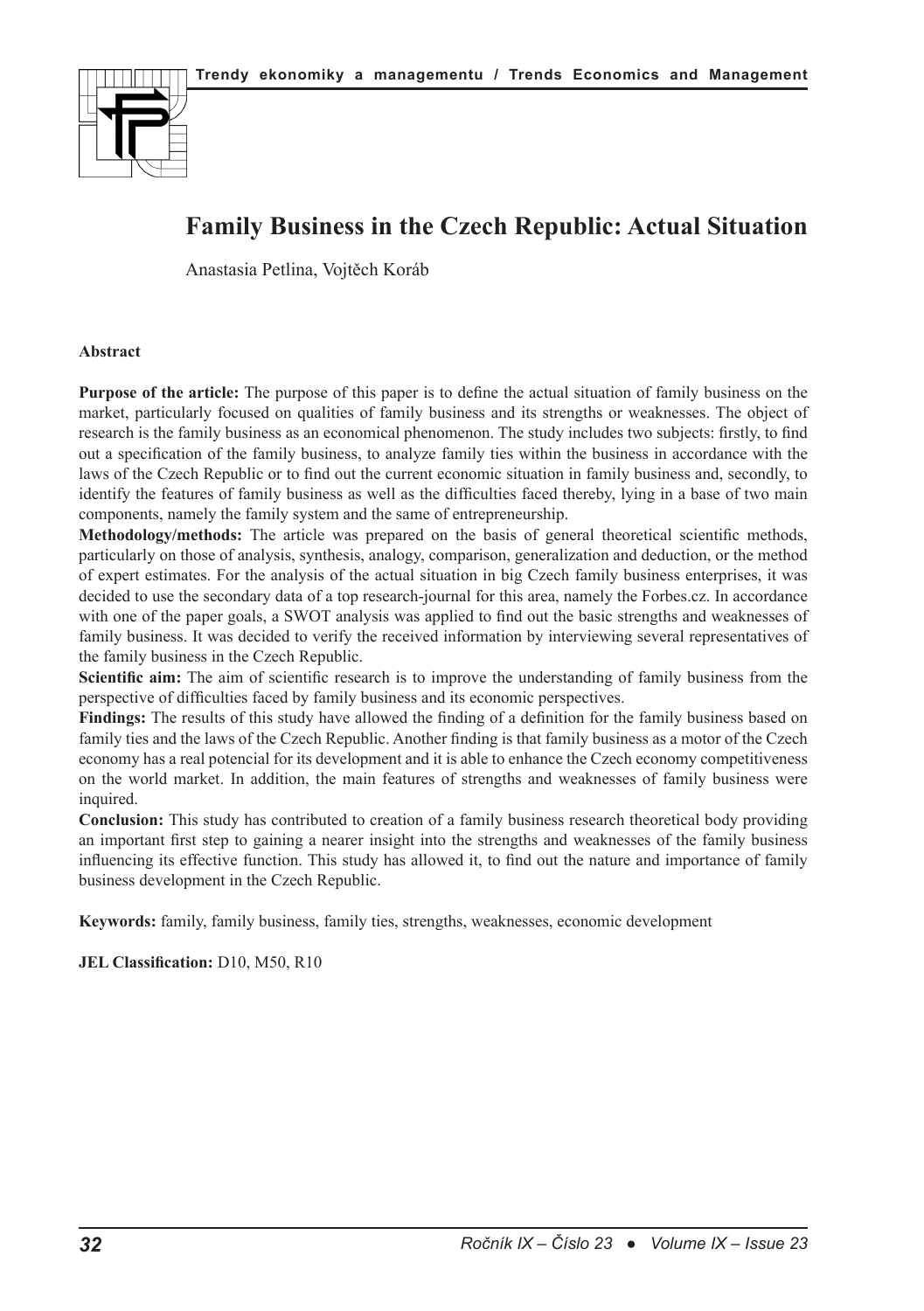### **Introduction**

The theme of family business is the subject of theoretical and empirical studies of well-known international companies by many universities. The importance of family business within the new economy in creation of the national business environment is reflected in a great number of scientific papers focusing on the issues of strategic planning for the family business, see *e.g.* the papers by Carlock, Ward, Fitzgerald, Winter, Miller, Paul. There are interesting Harvard studies of competitive advantages in organization of the family business by Miller or Breton&Miller; or the family business research of Camridge establishing an elite family business by Marceau. The autors like Rosenblatt, Mik, Anderson or Johnson have works on various issues in operational management of the family business; the researchers like Dumas, Blodgett, Hennon, Jones, Roth or Popescu have comparative research models of the family business (see *e.g.* European Commission 2009). It is an interesting fact that the oldest companies in the world are the family business enterprises, see *e.g.* the Japanese construction company "Kongo Gumi", which was founded in 578. The following families have more than 1,000 years' history of successful work within the family business: Hoshi Japan (hospitality), Marinelli family in Italy (casting of church bells) or the family of Gulen de France (wine trading). In modern Europe, the family business is a foundation of all business sectors such as food production, trade, restaurants and hotels, construction or financial services (European Commission, 2009).

#### **1. The Role of Family Business in Economy**

The family business plays very important role in the developed economies. The topic of family business is independently taught at various universities. The issue of family business is also the subject of many investigations, where many research programs are added. It also should be noted that family business is very much widespread around the world. Spain, Austria, Italy, Germany, Switzerland, Norway and the United Kingdom are typical countries of the European Union with a high level of family business. Small- and medium-sized family business companies play a very important role in the overseas countries, like the United States or Canada, where the dominant representation is also in the category of up to ten employees (Wilson, 2011). Furthermore, in viewing the family business in terms of its share in the total number of all registered firms in the respective national economies, we can see an evident share thereof, namely between 70 and 95% (Owens, 1994). For example, in the European Union, 85% of all registered companies are the family firms and, in the USA, it is even more than 95% (Pistrui *et al.*, 2000). These facts might convince even the grea-

| Country               | Shares in the number of  | GDP Shares (%)     |  |
|-----------------------|--------------------------|--------------------|--|
|                       | registered companies (%) |                    |  |
| Australia             | 75                       | 50                 |  |
| Belgium               | 70                       | 55                 |  |
| <b>Brazil</b>         | 90                       | 65                 |  |
| Finland               | 80                       | >40                |  |
| France                | >60                      | >60                |  |
| India                 | Data not available       | 65                 |  |
| Italy                 | >95                      | Data not available |  |
| Germany               | 60                       | 55                 |  |
| Netherlands           | 74                       | 54                 |  |
| Poland                | $50 - 80$                | 35                 |  |
| Portugal              | 70                       | 60                 |  |
| Spain                 | 75                       | 65                 |  |
| Sweden                | > 80                     | Data not available |  |
| Switzerland           | 85                       | Data not available |  |
| <b>Great Britain</b>  | 75                       | Data not available |  |
| <b>USA</b>            | >95                      | 40                 |  |
| Middle East countries | >95                      | Data not available |  |

*Table 1. Family Business and its Share in the Number of Registered Companies in Different Countries.*

*Source: Neuber et al.,1998.*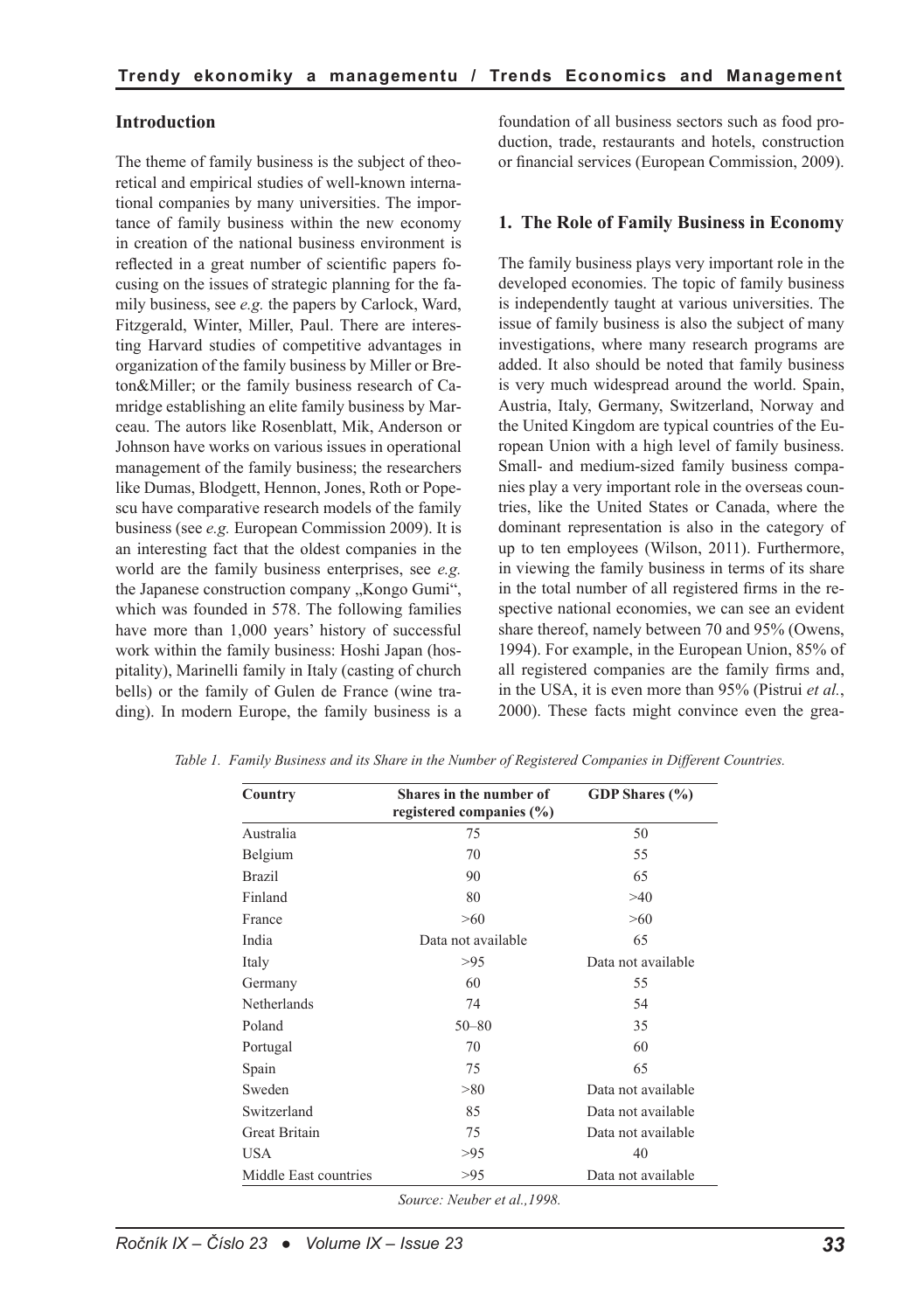test skeptics who do not believe that family business could be considered as a propelling force of the global economy. When observing the data of family business (which are almost 20 years old), we can see that the issue of family business still plays the same important role in different national economies as it was 20 years ago. More about the percentage of family business in the total number of registered enterprises and the GDP formation in different countries, see the Table 1.

## **2. Development of Family Business in the Czech Republic**

Unfortunately, the Czech Republic has started to pay a little attention to family business only since 1989. This is to the detriment of many causes, because family business has played an important role in both the interwar period and today. Unfortunately, the period of 1948/1989 has severed many generic lineages. The small and medium-sized family business enterprises were almost erased from the economic environment and, with only save for minor exceptions, the today's family companies are those of the first generation, *i.e.* the generation of founders. The family business enterprises are dominating in the category of today's Small and Medium-sized Enterprises (SMEs) (Koráb *et al.*, 2008).

It is estimated that the SME sector shares with 98.84 % in the total volume of all enterprises in the Czech Republic (Ministerstvo průmyslu a obchodu, 2011). The Table 2 shows category sizes represented as family business. (Data based on the authors' expert estimate and previous 15 year's research and experience in the field of family business).

It can be seen that the representation of family business is declining in different categories with the increasing size the enterprises. This situation somewhat disagrees with the estimate of the European Commission saying that: 80/95% of all business entities of the Czech Republic can be classified as family business enterprises" (European Commission, 2009). The European Commission's estimates are too optimistic, when disregarding the distribution of business entities in the individual categories and mostly silencing about the definition of family business. At the present time, we can find various types of family business in the Czech Republic as they are listed in the table below. The Czech business environment shows the majority of new small and medium-sized enterprises established after 1989 (Table 3).

The research No. 26 by the Association of Small and Medium-Sized Enterprises and Crafts of the Czech Republic has brought relatively positive values regarding the actual situation within the Czech family SMEs in comparison with non-family business enterprises (Situace rodinných firem, 2014). This reflects in less then 50% of the expected increase in revenues; one tenth of the Czech family SMEs expects a decline in revenues (Situace rodinných firem, 2014). Many companies thereby incline to paying of a major attention to increase in efficiency and personnel development. Two thirds of the Czech family SMEs perceive the firm functioning on the family base and on benefits. The decline in revenues can be explained by different opinion of the future two generations. Despite of this, two-thirds of Czech family SMEs plan to pass on the baton to the next generation. A half of them has already started

*Table 2. Distribution of Family Business within the Individual Categories in the Czech Republic.*

| Categories of enterprise sizes               | <b>Representation of family business</b> |
|----------------------------------------------|------------------------------------------|
| Micro-enterprises up to 10 employees         | $70 - 80\%$                              |
| Micro-enterprises from 11 to 50 employees    | $30 - 40%$                               |
| Medium-sized enterprises 51 to 250 employees | $20 - 30\%$                              |
| Big enterprises $>250$                       | up to $11\%$                             |

*Source: Koráb et al., 2008.*

|                                 |       | The history of family business                                                    |                                                                   |  |  |  |
|---------------------------------|-------|-----------------------------------------------------------------------------------|-------------------------------------------------------------------|--|--|--|
|                                 |       | Long-Time                                                                         | <b>Short-Time</b>                                                 |  |  |  |
| Sizes of the<br>family business | Small | Smaller restituted business enterprises $-$<br>smaller trades and crafts          | New, small and medium-sized enterprises<br>established after 1989 |  |  |  |
|                                 | Large | Large, respectively medium-sized<br>business enterprises of the First<br>Republic | New large companies founded/occurred after<br>1989                |  |  |  |

*Table 3. Types of Family Businesses in the Czech Republic.*

*Source: Koráb et al., 2008.*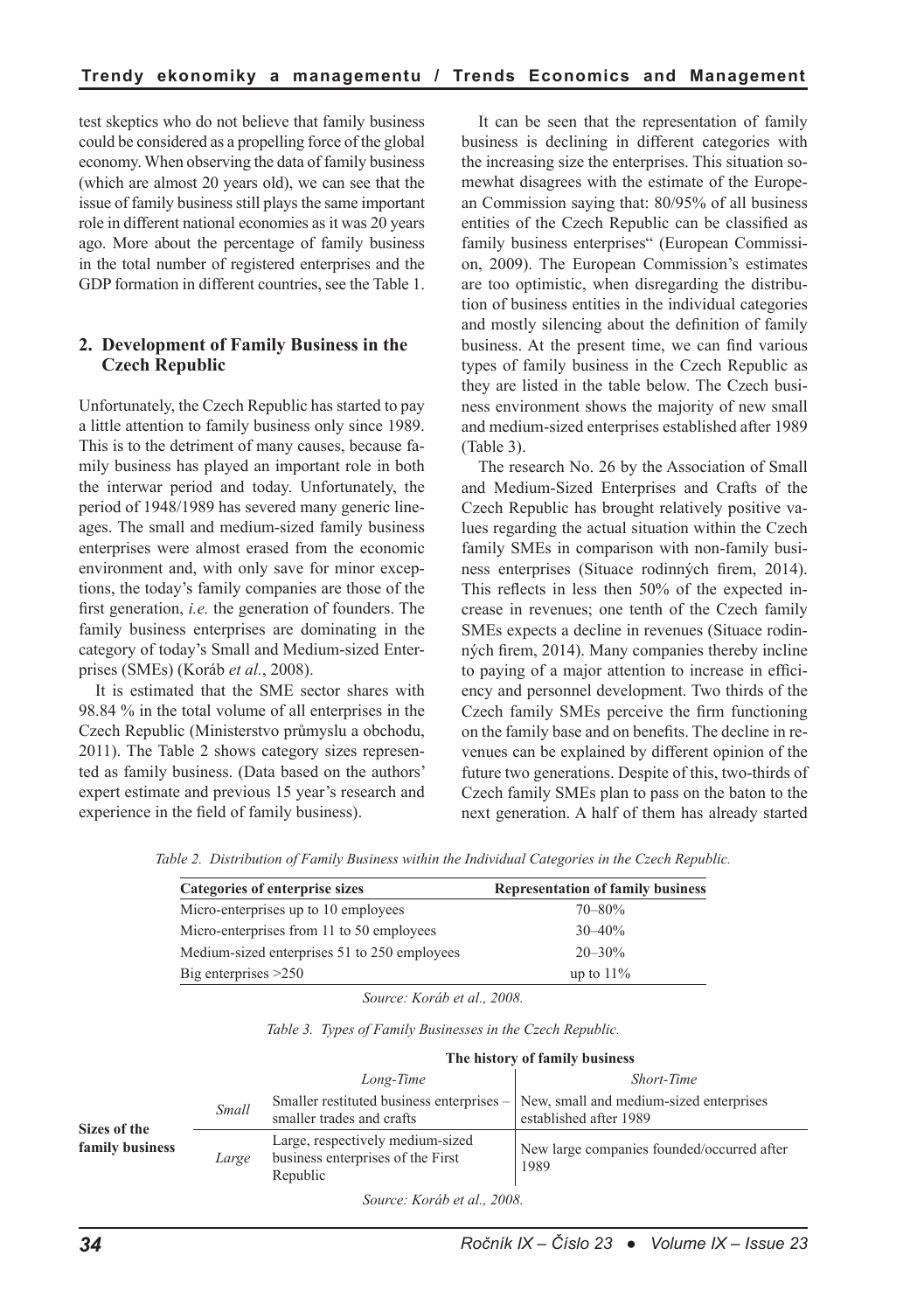that process, nevertheless, it should be taken into account that such process can take a long time within a family firm (Situace rodinných firem, 2014).

For the analysis of big Czech enterprises, it was decided to use the secondary data by Forbes.cz (Mašek *et al.*, 2015). Here, there were used rating data of the greatest Czech family enterprises. Only the firms managed or owned by at least two generations of one or more families could be included into the identification of representatives. Also the sibling business was taken into account. On the contrary, the married couples in business were eliminated due to the absence of followers within the family entrepreneurship. For the ranking calculation within the list of firms, the family revenues and the EBITDA data were compared (Mašek *et al.*, 2015). In other words, this comparison included the operating profit increased by depreciations measuring the company- 's ability to generate free ready money and the profit. It was decided to use those two criterions for the ranking s methodology, because they are most suitable for measuring of the company's size and performance and simultaneously, they are open to public. The same weight was added to the both criteria; and, as the one-year period may be influenced by various one-off events, the average of both observed values was used for determination of the last three years or hours, if such data were available. The resulting order of firms is a combination of how the company has ranked in the revenues list and in the same of EBITDA. Here, the Metalimex Company is the leader; it ranks the first position in both categories. In case, the both rankings (the data of revenues and EBITDA) gave together indecisive results, other auxiliary criterions of profitability were added, namely the ratio of revenues and EBITDA. Respectively, the higher is the company's profit margin, the better is its position. The research included a total number of the 65 biggest Czech family companies. The cumulative sales of those selected 65 firms amount to 229 billion Czech crowns and the margin amounts to 6.1 percent (Mašek *et al.*, 2015). Thus, the Czech family big business 2015 is represented by 62 male establishers, 8 female establishers, 72 sons, 20 daughters and 5 siblings. The Top-10 are the firms, where the "founding fathers" became senators (Table 4). A detailed investigation has shown an interesting cognition, namely the fact that the majority of founders of those 65 biggest Czech family enterprises are still holding the firms together with their sons. Only 16% of family firms are independently managed (or better owned) by the next generation (Figure 1) (Mašek *et al.*, 2015). A good example of such successful business is the Siko Company ranking the  $18<sup>th</sup>$ rating position. The establisher of this biggest Czech manufacturer of bathrooms and kitchens is Jaroslava Valová, who has transferred the business to her two sons. Less than one quarter of the represented companies handover the business to the next generation (Mašek *et al.*, 2015). An example of such situation



*Figure 1. Actual Situation in Business Succession of the Biggest Czech Family Firms in 2015. Source: Mašek et al., 2015.*

| No.                         | Name of company     | <b>Family ties</b>                  | Revenue           | <b>EBITDA</b>  |  |
|-----------------------------|---------------------|-------------------------------------|-------------------|----------------|--|
|                             | Metalimex           | Father+Son+Daughter                 | $26.2$ mld. $CZK$ | 978 mil. CZK   |  |
|                             | Synot Holding       | Father+Brother+Sister+Nephew        | $12.4$ mld. $CZK$ | 809 mil. CZK   |  |
|                             | Juta                | Father+Son                          | $6.1$ mld. CZK    | $657$ mil. CZK |  |
| 4                           | Kofola              | Father+Son                          | $6.2$ mld. CZK    | 536 mil. CZK   |  |
|                             | Safichem Group      | Father+ Son                         | 5.6 mld. CZK      | 545 mil. CZK   |  |
| 6                           | <b>DEK</b>          | Father+ Son                         | 7.9 mld. CZK      | 420 mil. CZK   |  |
|                             | Agrostroj Pelhřimov | Father+Brother+Daughter+Son-in-law+ | 5.3 mld CZK       | 528 mil. CZK   |  |
| 8                           | Hruška              | Son+other 2 families                | 8.0 mld. CZK      | 298 mil. CZK   |  |
| 9                           | Hopi                | Father+Son+Son                      | 9.7 mld. CZK      | 279 mil. CZK   |  |
|                             | 10 Promet Czech     | Father+Wife+Son+Daughter            | 4.6 mld. CZK      | 441 mil. CZK   |  |
| Source: Mašek et al., 2015. |                     |                                     |                   |                |  |

*Table 4. TOP 10 Czech Family Firms in 2015.*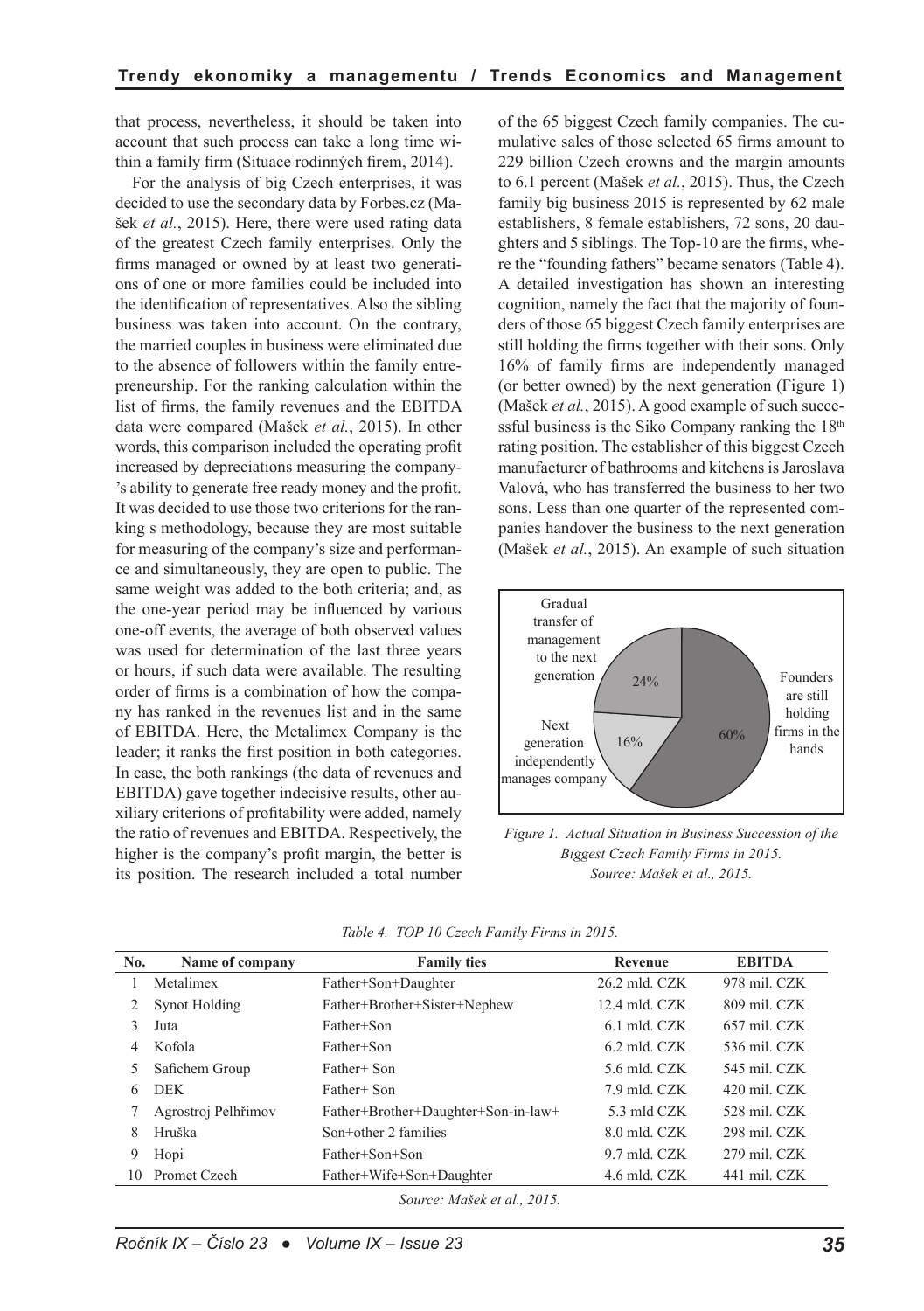is the Flosman firm which is managed by Marcela and Pavel Flosmans, the establishers, together with their five children (Mašek *et al.*, 2015). This family business is considered as the biggest one as to the manifold composition of family members. They all together are running the premisis including the wholesales and 346 retail stores under the brands of Flosman and Potraviny CZ. All the said statistics show that the establishers, rather tightening their business positions, are in no hurry to retire. This issue can have several causes: a lack of decent business receivers; a difficulty in choosing a successor; the heirs are not ready to ascend the throne or, they have not enouth experience and skill (Mašek *et al.*, 2015).

Thereby it can be accounted that the approximate average of family business could be presented as firms, where family ties are represented by one father-establisher, 1.1 of sons and 0.3 of daughters, and where the revenue equals to 3.53 mld. CZK, the EBITDA equals to 225 mil. CZK and the margin is equal to 6.3% (Mašek *et al.*, 2015).

## **3. Definition of Family Business**

Foreign sources, mainly those of Switzerland, Germany, Austria and Spain, were used during the search process of definitions and evaluations of the family business. This type of business is very developed in those countries and, furthermore, it has a long tradition there. However, most of these family business' definitions are based on the measurement of the so- -called "rigid categories", *i.e.*, it is usually determined by the representation of family members in statutory bodies in proportion to the authorized capital of family enterprises. The same definitions may be applied for defining of the family business in the Czech Republic, as here, there are also legal entities with the authorized capital. And what about the individuals or tradesmen, for instance the winemakers employing family members, where the firm is strongly connected with family and has all attributes of the family business? Should those companies not to be qualified as the family business enterprises? So, it is necessary to do an operation which is almost not distinguished in the Czech environment, namely to separate the ownership from power. This is very important for both the definition of an individual family business and the successful management succession. Here, we can see just a few of the many "pitfalls" in defining of the family business (Wilson, 2011).

The most plausible foreign definition of family business is that one by Arquera 1979. This definition can be interpreted as follows: "The family business is that one being in hands of a group of people in a family relationship" (Arquera, 1979). This definition even allows an including of investigation focused on small / micro-sized family business enterprises, where the individuals in the Czech Republic are cooperating with family members. In this case, however, it is necessary to examine the type of family ties. On the basis of the authors' experience and previous research, it is possible to define three main family ties within the family business enterprises in the Czech Republic (Koráb, 2012; Petlina, Koráb, 2015):

- 1) Husband versus wife.
- 2) Mother or father, or both parents versus one or several children.
- 3) Both parents or one of them versus a child or more children or, a relationship to grandparent(s).

Contrary to the research expectations, the family ties "sibling versus sibling" were statistically not significantly represented, when taking into account the relationships to the distant family members.

On the basis of reviews regarding the family business definitions and taking into account the conditions in the Czech Republic under including the authors' experience, the definition of family business may be determined as follows: "Family business is a company owned and controlled by the family or selected members thereof on the assumption that the company will be handed over to the next generation in future". According to the Civil Code of the Czech Republic (Občanský zákoník České republiky, 2014), the family business is considered as an establishment, where the spouses, or at least one of them, are working together and where the other relatives up to the third degree or those related to husbands and connected via brothers-in-law up to the second stage are working, and where some of those people are the owners of such establishment (Tagiuri, Davis, 1996). Those of them who are constantly working for the family or family business are viewed as family members involved in the family business operation.

The Czech legislation has no an explicit definition for the family. The main attribute of a family definition is the wedlock. Therefore, the authors have tried to define the family as , a group of people bound to each other not only by wedlock but also by sharing the common way of life".

## **4. Difficulties Faced By Family Business Enterprises**

When trying to define the difficulties encountered within the family business, we must at first penetrate deep into the essence of the whole problem. It me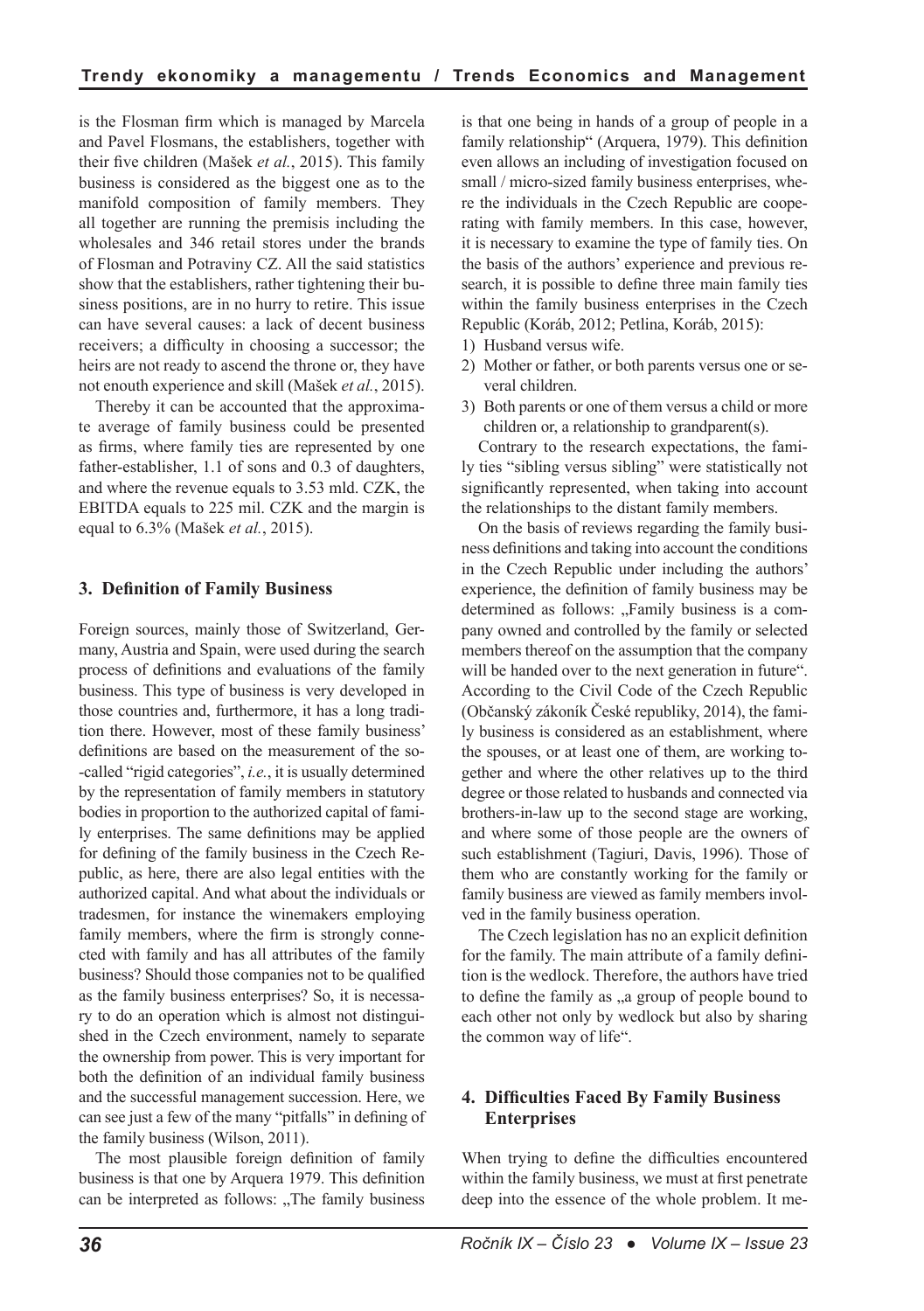ans, it is firstly necessary to focus our interest on a detailed analysis of how the individual components interact with contribution to the own existence. When looking at this problem from the perspective point of view, we will find out that there are two systems colliding in the family business, namely the system of family and the one of the firm. Those two systems are very tightly connected with each other. They are, so to say, tied by an umbilical cord. Each of those different systems is based on a varied foundation. The integral parts of those systems are their own objectives, priorities and expectations. Thus, if two different systems are connected in this way, it is clear that a conflict zone occurs. This scheme of two systems can be further extended and complemented by the element of ownership. This scheme shows interdependence between three systems: family, ownership and management (Tagiuri, Davis, 1992).

The strengths and weaknesses of the Czech family business are not much different from those of family business in the Western economies (Tagiuri, Davis, 1992).

### **4.1 Strengths of Family Business**

The strengths of family business which may increase the competitiveness, follows from its own essence (Pistrui, Welsch and Wintermantel, 2000; Koráb, 2012). Those strengths are: a) A mutual agreement between the individuals sharing common interests arising among family members working in the family business on one hand and interests of owners on the other; b) Commitment leading to the fact that all family members striving to achieve a mutual benefit are ready to submit themselves to the given demands under the certain personal sacrifices. A family considers the business as its  $, own$ " creation; c) Flexibility regarding the work, time and money: a family enterprise can devote all its time that is necessary for a successful company development; d) Long-term plans allowing to reduce the risks and making it easier to cope with unforeseen circumstances. Family business enterprises tend to planning of long-term visions; e) Stable corporate culture: the corporate culture of family business is still compared with other non-family companies. Managers are holding the office for a relatively long time being intrinsically involved in the business success. This also applies to non-family managers; f) Speed in decision-making: certain powers of family members are clearly defined. This is a typical feature for family business considered as a great advantage; g) Pride and confidence: a strong foundation and commitment of family members within the family business are evident in the relationship to clients; h) Efficiency: the family business is able to effectively and successfully utilize the resources being at its disposal (Taguiri, Davis, 1996; Koráb *et al.*, 1998).

#### **4.2 Weaknesses of Family Businesses**

There is a tight link between the phenomenon of weaknesses and strengths of the family business. The weaknesses of family business are as follows: a) Strong ties within a family: a decision-making within the family business is usually fast, but the family ties make the family business more conservative in relation to the risks (Hodgetts, Kuratko, 1992); b) Reluctance to external sources of financing: a strong responsibility to the family can be the reason of reluctance to external financial sources. Consequently, the family business enterprises use to have a motto: "I will buy only under supposition of earning." This can be compared with mistrust in return on equity in non-family business companies; c) Necessity of high-quality communication channels functioning between the family and family business: It can be claimed that one of the key to succession will be a communication between the company and family; d) High potential for conflicts: Various conflicts may occur within the family business, such as those between generations or founder(s) and successor(s), interfamily conflicts, those between siblings, family and employees, family and managers, no family employees, conflicts connected with professionalization of the family business, conflicts between non- -family manager and family employees; e) Reduced ability to respond to global opportunities: family business enterprises belong to the category of lower-sized (local) enterprises rather than to the global ones (Kets de Vries, 1996; Levinson, 1971; Fock *et al.*; 1998).

## **4.3 SWOT Analysis of Family Business**

On the basis of analyses and previous research performed by the authors (inclusively the interviews of family business representatives), there was compiled a final SWOT analysis identifying the strengths and weaknesses of family business enterprises including various internal factors and opportunities as well as threats based on external factors (Neuber *et al.*, 1998). Those analyses resulted in Table 5 showing the strengths and weaknesses together with opportunities and threats in comparison with non-family business enterprises. Each aspect has a rating and weight assigned. The strengths and opportunities were evaluated by using of a positive scale from 1 to 5, where the 5 means the highest rating and the 1 represents a value of the lowest importance. As to the weaknesses and threats, there was used a ne-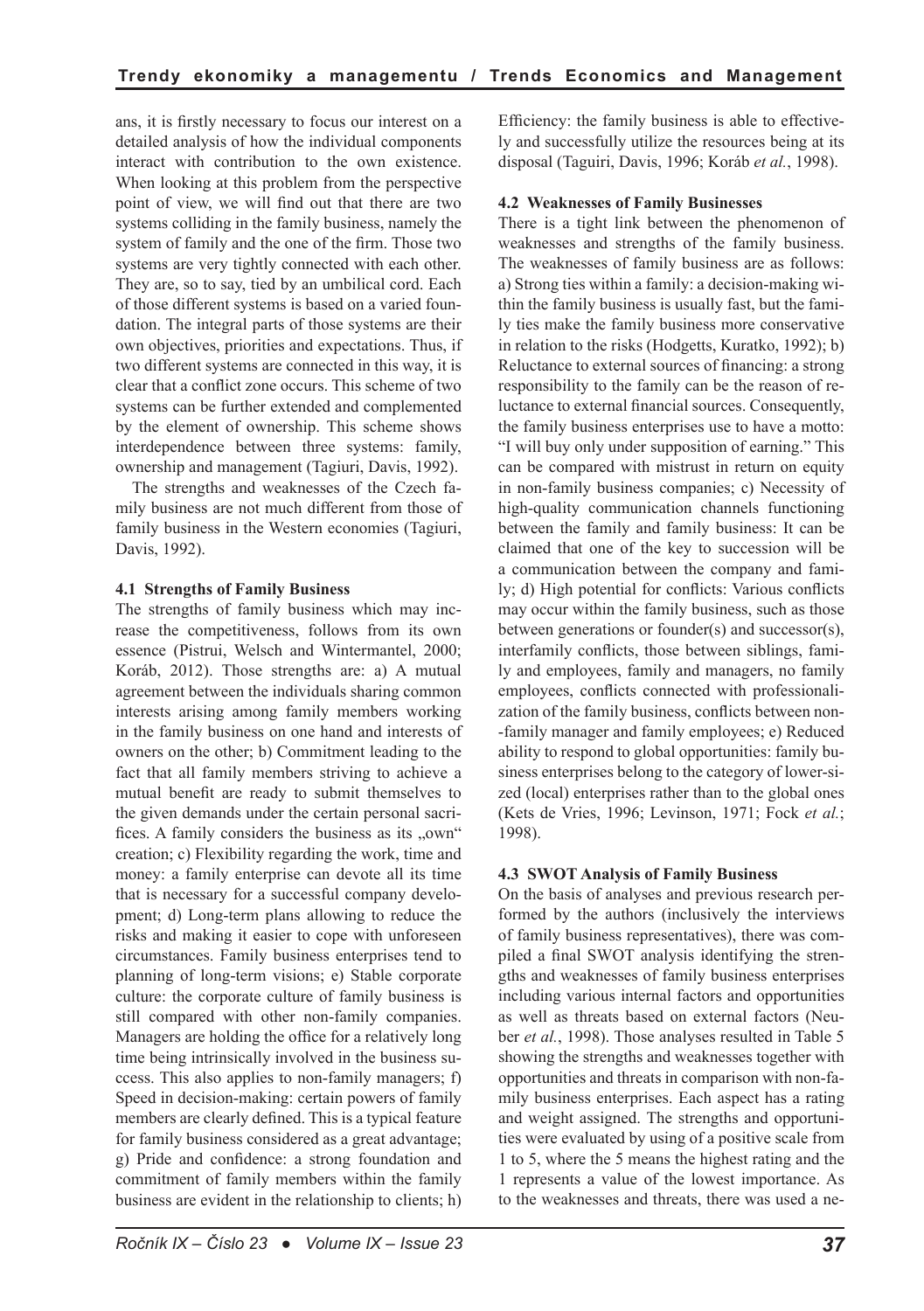| <b>SWOT</b> analysis                                                     |              |                      |       |                                                                                                  |              |               |          |
|--------------------------------------------------------------------------|--------------|----------------------|-------|--------------------------------------------------------------------------------------------------|--------------|---------------|----------|
| <b>STRENGHTS</b>                                                         |              | <b>Weight Rating</b> |       | <b>WEAKNESSES</b>                                                                                |              | Weight Rating |          |
| Mutual agreement between the<br>individuals                              | 0.03         | $\overline{4}$       | 0.12  | Strong ties in the family                                                                        | 0.19         | $-3$          | $-0.57$  |
| Commitment                                                               | 0.14         | 5                    | 0.7   | Shortage of skilled labor in the family                                                          | 0.051        | $-1$          | $-0.051$ |
| Typical knowledge for own<br>activities (family secret<br>technologies)  | 0.054        | 5                    | 0.27  | Existent or ineffective motivate<br>system                                                       | 0.021        | $-1$          | $-0.021$ |
| Flexibility regarding the work,<br>time and money                        | 0.21         | 5                    | 1.05  | Necessity of high-quality channels of<br>communication between the family<br>and family business | 0.065        | $-3$          | $-0.195$ |
| Long-term plan                                                           | 0.045        | $\overline{4}$       | 0.18  | Absence/difficulty of choosing a<br>successor                                                    | 0.23         | $-2$          | $-0,46$  |
| Stable corporate culture                                                 | 0.021        | 3                    | 0.063 | Consolidation of ownership structure                                                             | 0.01         | $-2$          | $-0.02$  |
| Speed in decision-making                                                 | 0.04         | $\overline{4}$       | 0.16  | Problem of double and unclear roles<br>in the family and family business                         | 0.02         | $-1$          | $-0.02$  |
| Teamwork                                                                 | 0.03         | $\overline{4}$       | 0.12  | Tendency of authoritarianism among<br>the older generation                                       | 0.21         | $-3$          | $-0.63$  |
| Pride and confidence                                                     | 0.23         | 5                    | 1.15  | Lack of own funds for further<br>development                                                     | 0.02         | $-4$          | $-0.08$  |
| Productivity (intensity of capital<br>per employee)                      | 0.03         | 5                    | 0.15  | Complexity of the production<br>renovation                                                       | 0.005        | $-5$          | $-0.025$ |
| Efficiency (using of resources at<br>the own disposal)                   | 0.09         | $\overline{4}$       | 0.36  | Resistance to change employees                                                                   | 0.01         | $-1$          | $-0.01$  |
| Socially responsible behavior                                            | 0.02         | 3                    | 0.06  | Neglect of systematic management of<br>marketing and sales                                       | 0.007        | $-2$          | 0.014    |
| Optimistic attitude to the<br>problems of firm                           | 0.03         | $\overline{4}$       | 0.12  | Distrust in business advice by a<br>consultancy agency                                           | 0.001        | $-2$          | $-0.002$ |
| Using of internal financing                                              | 0.03         | 4                    | 0.12  | Owner's lack of business and<br>managerial skill                                                 | 0.002        | $-2$          | $-0.004$ |
|                                                                          |              |                      |       | Struggle to cope high stress load                                                                | 0.001        | $-3$          | $-0.003$ |
|                                                                          |              |                      |       | Reduced ability to respond to global<br>opportunities                                            | 0.09         | $-2$          | $-0.18$  |
|                                                                          |              |                      |       | High potential for conflicts                                                                     | 0.04         | $-3$          | $-0.12$  |
|                                                                          |              |                      |       | Reluctance to external sources of                                                                | 0.045        | $-2$          | $-0.09$  |
|                                                                          |              |                      |       | financing                                                                                        |              |               |          |
| <b>Total</b>                                                             | 1            |                      | 4.473 | <b>Total</b>                                                                                     | 1            |               | $-2.495$ |
| <b>OPPORTUNITIES</b><br>Proximity of local markets                       | 0.21         | 5                    | 1.05  | <b>THREATS</b><br>Lack of market information                                                     | 0.11         | $-3$          | $-0.33$  |
| Creation of jobs                                                         | 0.16         | 3                    | 0.48  | Obstacle to obtaining external<br>investor                                                       | 0.27         | $-4$          | $-1.08$  |
| Focus on quality                                                         | 0.22         | 5                    | 0.66  | Strained relations between the<br>company and local community (envy<br>$etc.$ )                  | 0.4          | $-2$          | $-0.8$   |
| High customer confidence in<br>the product/service of family<br>business | 0.2          | 5                    | 1     | Lack of local resources                                                                          | 0.2          | $-3$          | $-0.6$   |
| Tax benefits in certain sectors of<br>the economy (agriculture ect.)     | 0.11         | $\mathbf{1}$         | 0.11  | Low competitiveness against<br>corporations (price, advertising etc.)                            | 0.33         | $-5$          | $-1.65$  |
| Benefits for lending in certain<br>sectors of the economy                | 0.1          | 2                    | 0.2   | Greening of obsolete operation means<br>requiring costly investments                             | 0.14         | $-4$          | $-0.56$  |
| <b>Total</b>                                                             | $\mathbf{1}$ |                      | 3.5   | <b>Total</b>                                                                                     | $\mathbf{1}$ |               | $-5.02$  |
| <b>Internal factors</b>                                                  | 1.978        |                      |       |                                                                                                  |              |               |          |
| <b>External factors</b>                                                  | $-1.52$      |                      |       |                                                                                                  |              |               |          |
| <b>Total</b>                                                             | 0.45         |                      |       |                                                                                                  |              |               |          |

|  |  |  |  |  | Table 5. SWOT Analysis of Family Business Summary. |
|--|--|--|--|--|----------------------------------------------------|
|--|--|--|--|--|----------------------------------------------------|

*Source: Author's own study.*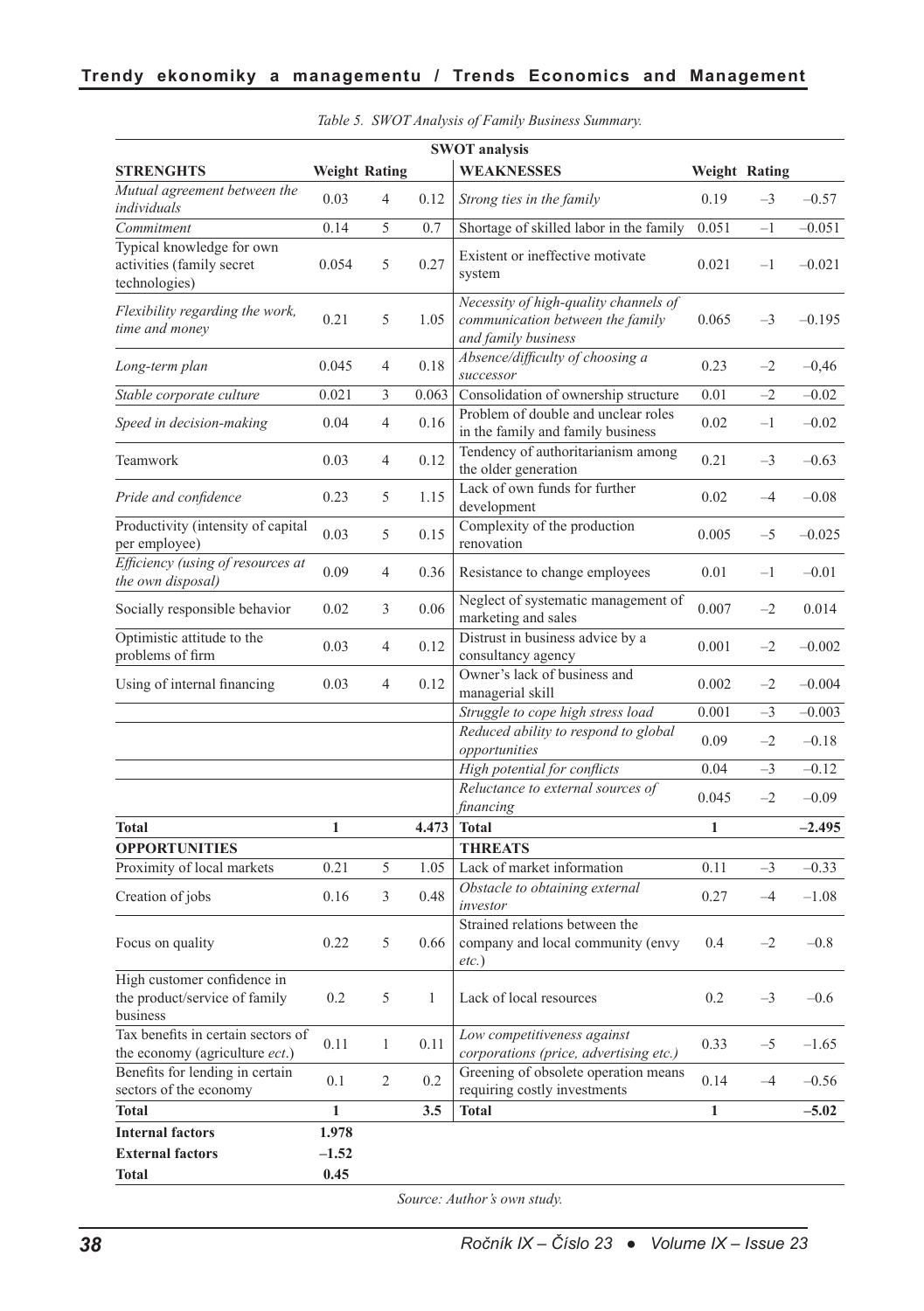gative scale from  $-1$  (lowest dissatisfaction) to  $-5$ (highest dissatisfaction).

Then, there was rated / assessed each item of the analysis. The rating is 5 means the authors' satisfaction with the item and it is not necessary to change anything. The rating 1, on the other hand, means the opposite, *i.e.* the item has to be considered and improved. There was also assigned the weight or importance to each item of the SWOT analysis within the given categories of strengths, weaknesses, opportunities and threats. The sum of weights in the category must be equal to 1. Then higher is the number, then greater the importance of the item in the category.

Then, the weight of each item was multiplied by the rating and the values for each category were summed up. The so calculated values for each category were aggregated to give the internal part (strengths and weaknesses) and the external part (opportunities and threats) of the SWOT analysis. Then, the final balance was calculated to identify the opportunities for improvement or focus. If the resulting value is 0, it is necessary to work on improvements. In case of a negative result, it is necessary to consider seriously the reasons. In case of a positive result, following scheme applies: the higher outcome, the better situation of family business sector in the market.

The total result of the SWOT analysis (0.45) is quite positive but there are still items in the analysis which can be improved. This regards the items with high weight but lower satisfaction, marked in italic in the table. Coincidentally, those items relate to basic features and they can be processed in the proposal part.

The carried out analyses suggest that the family business as an economic phenomena is healthy, economically stable and in the phase of growth. The family business has a number of strengths and there are many opportunities providing a potential for further growth. The great asset of family business is the team of long-term-employed family members with knowledge and experience in the given field and the efforts to keep family traditions of high-quality production or service. The family business has always focused on meeting of customers' needs. It is reflected in the flexibility in work, time and money of family members as employees, and also the pride and confidence in the own business and its outputs. The result thereof is recognition and confidence in the family business products by local customers.

The weaknesses of family business can be divided into internal and external parts. Internal pressures emanate from the very nature of these institutions (Frank *et al.*, 2011). As it can be seen from the Table 4 above, the major internal pressures are divided into the emotional and managing parts. The course thereof is "engagement" of family in the business system. The emotional problems can paralyze all the fields of business spoiling the interpenetration between the family / enterprise systems. Thereby the main weaknesses of family business are considered to exist and the family business has no direct influence thereon, although sometimes, it may be controlled indirectly. Such weaknesses do negatively affect the competitive position in the business market. In this context, we can mention three main areas of weaknesses (Table 5): public opinion attitude, investment institutions and fiscal matters. Another challenge for family business is its growth (Friedman *et al.*,1991). The authors of this paper are convinced that an important instrument for family business lies in overcoming of such obstacles by means of quality education, counseling and research in this area (Sorenson, 1999).

## **5. Prospects for Development of Family Business Enterprises in the Czech Republic**

In accordance with statement by the European Economic and Social Committee 2015, the family business in Europe was defined as a resource of future growth and better working places (European Economic and Social Commite, 2015). The family business has better ability to survive various difficult periods of recession and stagnation and it is also able to withstand and to operate for a long time, because, in contrast to others, the family business bases on the sense of responsibility for a good name of business.

It can be said that family business enterprises are not so much visible in the mass media now, but despite thereof they are driving motors of many national economies. What future they have today? It is assumed that the position of family business will remain at least the same in future. Even in the Czech Republic, we can expect further significant strengthening of family business enterprises position in the market and we believe in alignment with other market economies within the next ten or fifteen years. On the other hand, it should be noted that this forecast assumes an ability of the family business enterprises to cope with many competitive pressures, globalization and the coming wave of intergenerational transmission. A necessary step is to make the family business enterprises more professional with high-quality implementation of strategic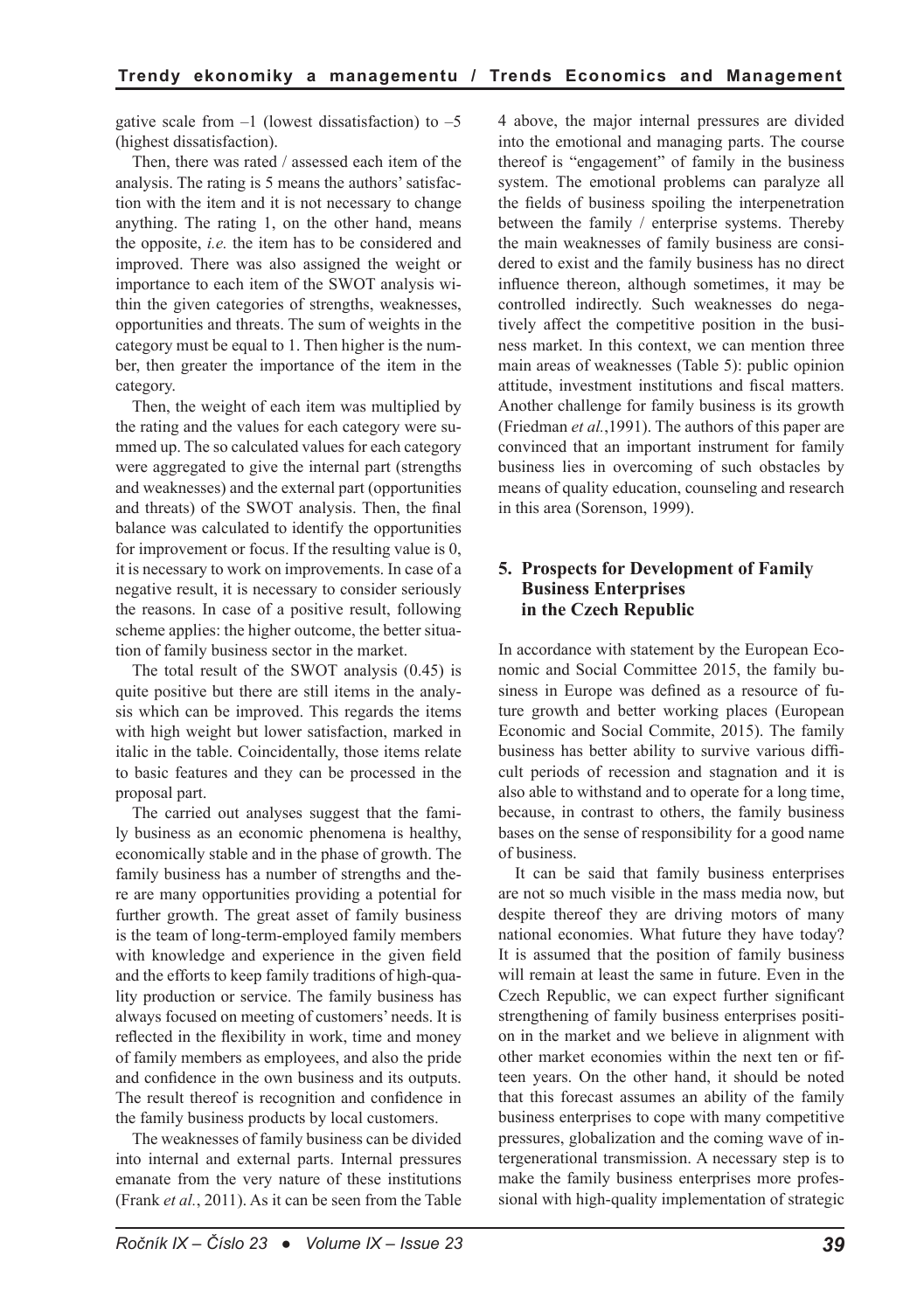management and finding of the right balance between the tradition and innovation (Sorenson, 1999; Leach and Harvey-Jones, 1994).

## **Conclusion**

A limitation of the current study was the small number of respondents who were interviewed for confirmation of the research results regarding the strengths and weaknesses of family business in the Czech Republic. A further research is supposed to check the obtained results through consultations with a larger number of family business representatives.

The main results of research should include the issue of widespread family business reflected in modern economic markets. Independently, the issue of family business is taught at many universities and includes many targeted research programs. The family business represents more then 60% of all-sized enterprises in Europe and offers 40 or 50 % of all the working places. In the vast majority of economics, the largest share belongs to small, micro- or medium-sized enterprises, therefore the majority of family business enterprises belongs to this sector It can be argued that the family business is a cornerstone of many national economies all over the world, inclusively the Czech Republic. In this country, there were defined the three main family ties within the family business: 1/ husband versus wife; 2/ mother or father or both parents versus one or more children; 3/ two parents or one of them and one child or more children versus grandparent(s) (Petlina, Koráb, 2015). On the basis of those facts and with respect to analyses of foreign publications in this area, as well as under the consideration of national laws, a definition of the family as "a group of people bound to each other not only by wedlock but also by sharing the common way of life", was created (Koráb *et al.*, 2008).

From the total number of active Czech business entities, the small and medium-sized enterprises amounted to 99.84% (Ministerstvo průmyslu a obchodu, 2011). According to Eurostat, the statistical indicators and Czech Statistical Office (CSO), small and medium-sized enterprises create an important part of the modern economy. Thanks to them, competition on the market increases and thus prevents the formation of monopolies. Also the SMEs are able to adapt themselves better to the turbulent market environment and to utilize more efficiently the scarce resources of raw materials and energy (Kotlárová, 2011). As reported by some expert estimates, a large number of SMEs (especially the small and micro-sized ones) are family companies. Actually, the situation in Czech family SMEs is relatively positive in comparison with non-family business. This may result from the fact that less then 50% of Czech family SMEs expect an increase in revenues, whereas one tenth of the Czech family SMEs expects a decline in revenues. Despite of this, two-thirds of Czech family SMEs plan to pass on the baton to the next generation. A half of them is in succession process, but this may take rather a long time (Kotlárová, 2011).

For the analysis of big Czech family companies, it was decided to use the rating of the most successful family firms in the Cech Republic, as evaluated by the Forbes.cz journal (Mašek *et al.*, 2015). The main criterions were: at least two generations in business and clear financial data for the last 3 years. Therefore 65 of family firms were included as the result of research. It was interesting to ascertaine that 60% of father-estabishers in those firms are holding the business and they are in no hurry to retire (Mašek *et al.*, 2015). In 16% of the cases, the next generation manages the family business and 24% are in the succession process. This research has shown an approximate average of family business which may be presented as firms, where family ties are represented by one father-establisher, 1.1 of sons and 0.3 of daughters, and where the revenue equals to 3.53 mld. CZK, the EBITDA equals to 225 mill. CZK and the margin is equal to 6.3% (Mašek *et al.*, 2015). In addition, it was proved that the Czech family business is actively cooperating with foreign companies, when supplying products for export and operating in foreign markets. A good example herefor is the Synot Holding ranking the second position in the rating (Mašek *et al.*, 2015). This company operates in 13 contries in the world (especially expanding in the Balkans) and simultaneously, it is the biggest hazard company in the Czech Republic. Another evidence of the fact that the Czech family business is strong enouth to face the international competitiveness is that hardly any country can compete with Coca-Cola or Pepsi soft drinks like the Kofola succeeds it in the Czech Republic. This alternative licorice product of Kofola exists since 1960 and and the manufacturer is not slaking in further development focused on still new innovative products (Mašek *et al.*, 2015).

Hence, we can see that the family business is a motor of the national economy in the Czech Republic and, so to say a potencial tool of the economic development enhancing the competitiveness on the world market.

For better understanding of the family business phenomenon it was necessary to dismantle the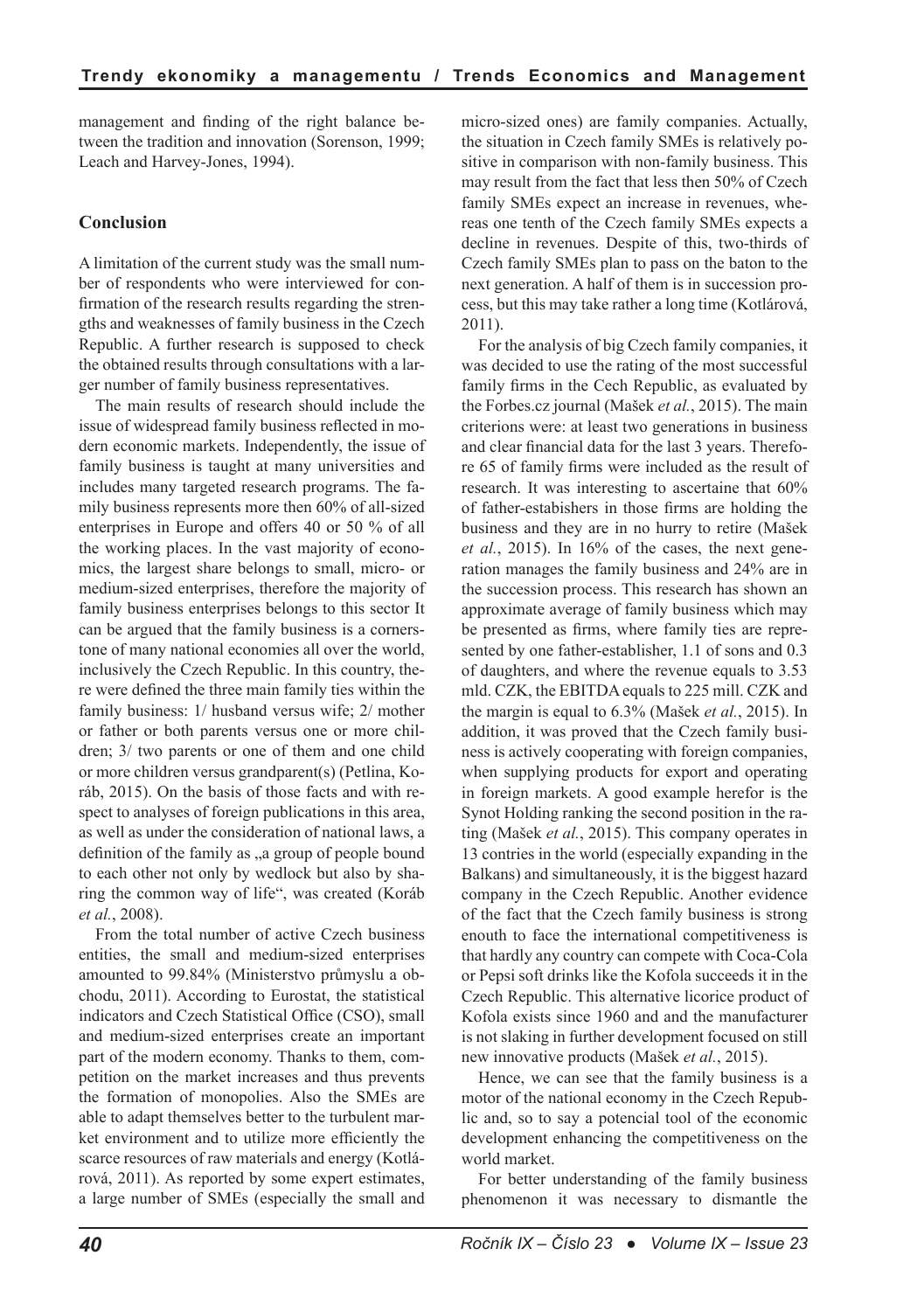strengths and weaknesses and then to make assumptions about the future development of this business type. For that purpose the SWOT analysis was used. The result of that analysis is a great amount of benefits which can rise the competitiveness. The strengths facilitate certain situations in the family business at the time when being forced to respond to problems (Hanzelková, 2004). The weaknesses of family business, however, represent the problems to be removed. The main strengths of family business are defined as mutual agreement between the family members; commitment; flexibility in work, time and money; the long-term working plan; stable business culture; the speed of decision-making; pride and confidence; effectiveness (Sorenson, 1999). It was also found out that the main weaknesses of family business are the strong family ties; the necessity of high-quality channels of communication within the family and family business; reluctance to external sources of financing; the high potential for conflicts; the reduced ability to respond to global opportunities (Levinson, 1971). The main contribution of family businesses is their long-term perspective, specific values that shape their unique corporate culture

#### **References**

Arquer, J. (1979). *La empresa familiar*. Navarra, NC: Ediciones Universidad de Navarra S.A.

European Commission (2009). *Overview of Family– Business–Relevant Issues: Research, Networks, Policy Measures and Existing Studies: Final Report of the Expert Group.* 175 pp. Retrieved from: http://ec.europa. eu/enterprise/policies/sme/promoting-entrepreneurship/ family-business/family\_business\_expert\_group\_report en.pdf.

European Economic and Social Commite (2015). Rodinné podniky v Evropě jako zdroj budoucího růstu a lepších pracovních míst. 9 pp. Retrieved from: http://www.eesc. europa.eu.

Fock, S., Wessel, S., Hardwick, J. (1998). The Impact of Family Conflicts on the Development of the Chinese Entrepreneurially Managed Family Business: The Yeo Hiap Seng Case in Singapore. *Journal of Small Business*, 19(1), pp. 1–19.

Frank, H., Kessler, A., Nosé, L., Suchy, D., McKee, D., Madden, T., Eddleston, K. (2011). Conflicts in family firms: state of the art and perspectives for future research. *Journal of Family Business Management*, 1(2), pp. 514–528.

Friedman, S., Dunn, J., Cicirelli, V., Weisner, T. (1991). Sibling Relationships and Intergenerational Succession in Family Firms. *Family Business Review*, 4(1), pp. 11–25.

and involvement in local communities (European Economic and Social Commite, 2015).

Thereby, to solve those problems and potential threats, it is purposeful to make the small and medium-sized family business enterprises more professional by means of high quality education for family members and the potential receivers of business, quality implementation of strategic management and finding of the right balance between the tradition of family business and innovation that is necessary for progressive development and competitiveness. Moreover, the counseling and research in this area will help the family business to make constructive analyses of problems and search for possible solutions. Summing up, it is a real fact that the family business is no phenomenon of the present time. It was, is and will always be here as a backbone of the Czech economy.

#### **Acknowledgements**

This paper was supported by Project "Výzvy managementu: teorie a praxe" [nr. FP-S-15-2627].

Gallo, M., Vilaseca, A. (1996). Finance in Family Business. *Family Business Review*, 9(4), pp. 387–401.

Hanzelková, A. (2004) *Re-Establishing Traditional Czech Family Businesses: a Multiple Case Study of the Present Challenges*. Finland, FI: University of Jyväskylä.

Hodgets, M., Kuratko, F. (1992). *Effective Small Business Management*. 4th ed. United States of America, US: Dryden Press.

Kets de Vries, M. (1996). *Family business: Human dilemmas in the family firm.* London, GB: International Thomson Business Press.

Koráb, V. (2012). Determinanty rozvoje a vzorce chování rodinných podniků ve venkovském prostoru. *Aktuálne problémy podnikovej sféry.* Bratislava: Ekonóm, pp. 229– 234.

Koráb, V., Kulaudova, F., Roldan Salgueiro, J. L., Sánchez-Apellaniz García, M. (1998). Jak pracují malé rodinné firmy. *Jak pracují malé rodinné firmy*, Brno: VUT v Brně, 79(1), pp. 53–67.

Koráb, V., Hanzelková, A., Mihalisko, M. (2008). *Rodinné podnikání*. 1<sup>st</sup> ed. Brno, Computer Press.

Kotlárová, R. (2011). "Kdo je SME/MSP?". *Union of Small and Medium-Sized Enterprises and Crafts of the Czech Republic.* Retrieved from: http://www.sme-union. cz/?page\_id=163.